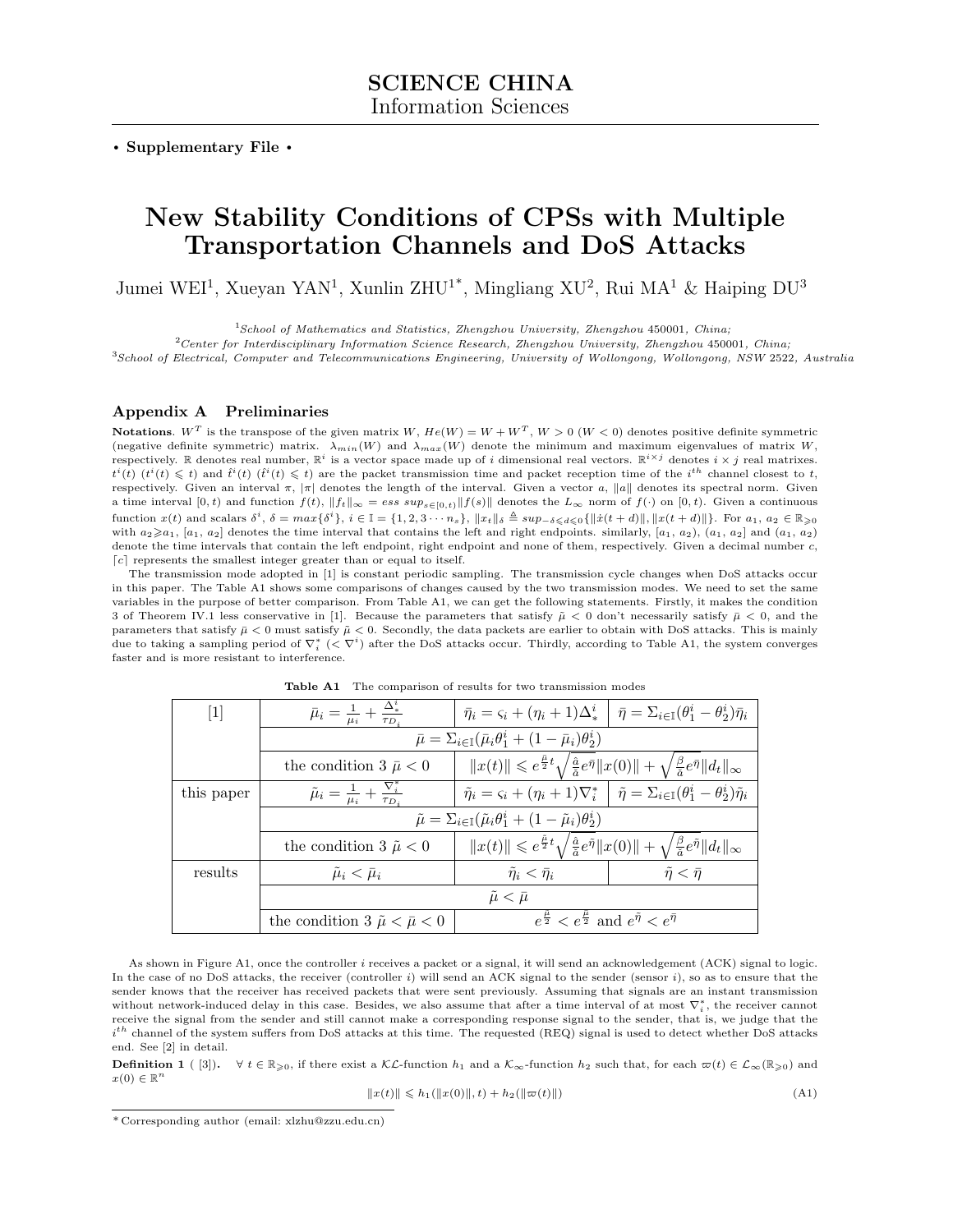

**Figure A1** The setup of ACK and REQ signals

then system (1) is identified as input-to-state stable (ISS). If (A1) holds when  $\varpi(t) = 0$ , then systems (1) is globally asymptotically stable.

Next we cite the definitions in [1]. Define

$$
\Gamma_{\sigma(t)} = \{ i \in \mathbb{I} \mid n^i(t) = 1 \}
$$

$$
\sigma(t) = 1 + \sum_{i \in \mathbb{I}} 2^{i-1} n^i(t)
$$

where 
$$
n^i(t) = \begin{cases} 1, t \in \bar{\Xi}^i(0, \infty) \\ 0, t \notin \bar{\Xi}^i(0, \infty) \end{cases}
$$
,  $\sigma \in \mathbb{P} = \{1, \cdots, 2^{n_s}\}.$ 

 $\Re_p(a_1, a_2) = (\bigcap_{i \in \Gamma_p} \bar{\Xi}^i(a_1, a_2)) \cap (\bigcap_{i \in \mathbb{I} \setminus \Gamma_p} \bar{\Theta}^i(a_1, a_2))$ 

where  $p \in \mathbb{P}$ .

$$
\begin{aligned} \bar{\Xi}^i(a_1, a_2) &= \cup_{p \in \mathbb{P}, i \in \Gamma_p} \Re_p(a_1, a_2) \\ \bar{\Theta}^i(a_1, a_2) &= \cup_{p \in \mathbb{P}, i \notin \Gamma_p} \Re_p(a_1, a_2) \end{aligned} \tag{A2}
$$

# **Appendix B The Proof of Lemma 1**

Consider the Lyapunov function as follows:

$$
V_1(t) = x^T(t)Wx(t) + \sum_{i \in I} \int_{t-\delta i}^t x^T(s)e^{a(t-s)}E_ix(s)ds + \sum_{i \in I} \int_{-\delta i}^0 \int_{t+\delta}^t x^T(s)e^{a(t-s)}F_ix(s)dsd\theta
$$
 (B1)

where  $W \in \mathbb{R}^{n_x \times n_x}$ ,  $E_i \in \mathbb{R}^{n_x \times n_x}$ ,  $F_i \in \mathbb{R}^{n_x \times n_x}$  and  $W > 0$ ,  $E_i > 0$ ,  $F_i > 0$ ,  $i \in \mathbb{I}$ . The derivative of (B1) can be obtained:

$$
\dot{V}_1(t) \leq 2x^T(t)W\dot{x}(t) + a \sum_{i \in I} \int_{t-s^i}^t x^T(s)e^{a(t-s)}E_i x(s)ds
$$
\n
$$
+ \sum_{i \in I} x^T(t)E_i x(t) - \sum_{i \in I} x^T(t - \delta^i)e^{a\delta^i}E_i x(t - \delta^i)
$$
\n
$$
+ a \sum_{i \in I} \int_{-\delta^i}^0 \int_{t+\theta}^t x^T(s)e^{a(t-s)}F_i \dot{x}(s)dsd\theta + \sum_{i \in I} \delta^i \dot{x}^T(t)F_i \dot{x}(t)
$$
\n
$$
- \sum_{i \in I} \int_{t-\delta^i}^t x^T(s)e^{-|a|\delta^i}F_i \dot{x}(s)ds
$$
\n(B2)

setting  $\xi^T = \left[ x^T(t) \hspace{2mm} x^T(\hat{t}^1(t)) \hspace{2mm} \cdots \hspace{2mm} x^T(\hat{t}^{n_s}(t)) \hspace{2mm} x^T(t-\delta^1) \hspace{2mm} \cdots \hspace{2mm} x^T(t-\delta^{n_s}) \hspace{2mm} \varpi^T(t) \right],$ 

$$
\delta^i \dot{x}^T(t) F_i \dot{x}(t) = \delta^i \xi^T A_1^T F_i A_1 \xi, i \in \mathbb{I}
$$
\n(B3)

where  $A_1 = \begin{bmatrix} A & BK_1C_1 & \cdots & BK_{n_s}C_{n_s} & 0 & \cdots & 0 & B_{\varpi} \end{bmatrix}$ .

$$
-2\xi^T N_i \int_{\ell^i(t)}^t \dot{x}(s)ds \leqslant \delta^i \xi^T N_i e^{|a|\delta^i} F_i^{-1} N_i^T \xi + \int_{\ell^i(t)}^t \dot{x}(s) e^{-|a|\delta^i} F_i \dot{x}(s) ds, i \in \mathbb{I}
$$
\n(B4)

$$
-2\xi^T S_i \int_{t-\delta^i}^{t^i(t)} \dot{x}(s)ds \leq \delta^i \xi^T S_i e^{|a|\delta^i} F_i^{-1} S_i^T \xi + \int_{t-\delta^i}^{t^i(t)} \dot{x}(s) e^{-|a|\delta^i} F_i \dot{x}(s)ds, i \in \mathbb{I}
$$
\n(B5)

Substituting (B3), (B4), (B5) into (B2) yields

$$
\dot{V}_1(t) \leqslant \mathbf{a} V_1(t) + \xi^T \left[\Sigma_{11} + \sum_{i \in \mathbb{I}} \delta^i N_i e^{|\mathbf{a}|\delta^i} F_i^{-1} N_i^T \right]
$$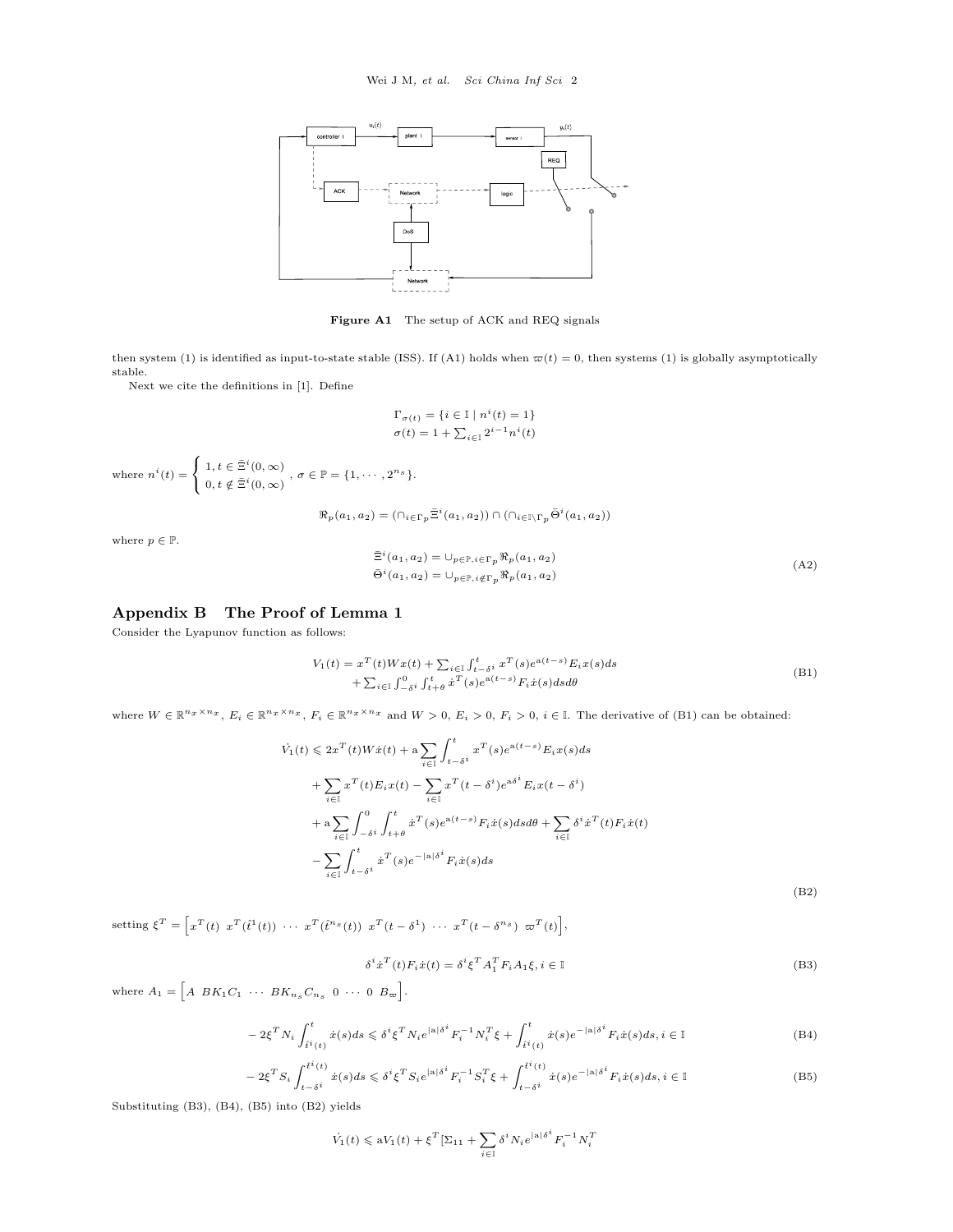Wei J M*, et al. Sci China Inf Sci* 3

+ 
$$
\sum_{i \in \mathbb{I}} \delta^i S_i e^{|a|\delta^i} F_i^{-1} S_i^T + \sum_{i \in \mathbb{I}} \delta^i A_1^T F_i A_1 \xi
$$
+ 
$$
\frac{1}{2} + \frac{1}{2} \|\varpi(t)\|^2
$$

Applying schur complement lemma to inequality (7), we get

$$
\Sigma_{11} + \sum_{i\in\mathbb{I}} \delta^i N_i e^{|{\bf a}|\delta^i} F_i^{-1} N_i^T + \sum_{i\in\mathbb{I}} \delta^i S_i e^{|{\bf a}|\delta^i} F_i^{-1} S_i^T + \sum_{i\in\mathbb{I}} \delta^i A_1^T F_i A_1 < 0
$$

$$
\dot{V}_1(t) \leqslant aV_1(t) + b\|\varpi(t)\|^2 \tag{B6}
$$

From (B6), we get

thus, one gets

$$
V_1(t) \leqslant e^{at} V_1(0) + \int_0^t e^{a(t-\tau)} b \|\varpi(\tau)\|^2 d\tau
$$
\n(B7)

According to (B1), we have

$$
m_1 \|x(t)\|^2 \leqslant V_1(t), V_1(0) \leqslant m_5 \|x_0\|_{\delta}^2 \tag{B8}
$$

Substituting (B8) into (B7) yields

$$
||x(t)|| \le \sqrt{\frac{m_5}{m_1}e^{at}}||x_0||_{\delta} + \sqrt{-\frac{b}{m_1a}}||\varpi_t||_{\infty}
$$

where  $m_1 = \lambda_{min}(W)$ ,  $m_2 = \lambda_{max}(W)$ ,  $m_3 = \sum_{i \in I} \delta^i \lambda_{max}(E_i)$ ,  $m_4 = \sum_{i \in I} (\frac{(\delta^i)^2}{2}) \lambda_{max}(F_i)$ ,  $m_5 = m_2 + m_3 + m_4$ . Then, according to the Definition 1, the closed-loop system (6) with packets transmission period *∇<sup>i</sup>* and assumptions is ISS.

# **Appendix C The Proof of Theorem 1**

Consider Lyapunov function as follows:

$$
V_2(t) = x^T(t)Wx(t) + \sum_{i \in I, i \in \Gamma_p} \int_{t-\bar{s}i}^t x^T(s)e^{a_p(t-s)} E_i x(s) ds + \sum_{i \in I, i \notin \Gamma_p} \int_{t-\delta i}^t x^T(s)e^{a_p(t-s)} E_i x(s) ds + \sum_{i \in I, i \in \Gamma_p} \int_{-\bar{s}i}^0 \int_{t+\theta}^t x^T(s)e^{a_p(t-s)} F_i \dot{x}(s) ds d\theta + \sum_{i \in I, i \notin \Gamma_p} \int_{-\delta i}^0 \int_{t+\theta}^t x^T(s)e^{a_p(t-s)} F_i \dot{x}(s) ds d\theta
$$
\n
$$
(C1)
$$

where  $W \in \mathbb{R}^{n_x \times n_x}$ ,  $E_i \in \mathbb{R}^{n_x \times n_x}$ ,  $F_i \in \mathbb{R}^{n_x \times n_x}$ ,  $i \in \mathbb{I}$  are given by Lemma 1.  $a_p$   $(p \in \mathbb{P})$  is a positive or negative scalar. Similar to the proof of Lemma 1, we get

$$
\dot{V}_2(t) \leqslant a_p V_2(t) + b \|\varpi(t)\|^2, \sigma = p \tag{C2}
$$

From (C2), we have

$$
V_2(t) \leq e^{a_{\sigma_{\kappa}}(t-\zeta_{\kappa})} V_2(\zeta_{\kappa}) + \int_{\zeta_{\kappa}}^t e^{a_{\sigma_{\kappa}}(t-z)} b \|\varpi(z)\|^2 dz, t \in [\zeta_{\kappa}, \zeta_{\kappa+1})
$$
(C3)

where  $\zeta_{\kappa}$  ( $\kappa \in \mathbb{N}$ ) are assumed to be the time instants at which  $\sigma$  changes,  $\sigma_{\kappa} = \sigma(\zeta_{\kappa})$ . By iterating on (C3) yields

$$
V_2(t) \leq e^{S_{\kappa}(t,0)} V_2(0) + e^{S_{\kappa}(t,1)} \int_0^{\zeta_0} e^{a_1} (\zeta_0 - z) b ||\varpi(z)||^2 dz
$$
  
+  $e^{S_{\kappa}(t,2)} \int_{\zeta_0}^{\zeta_1} e^{a\sigma_0} (\zeta_1 - z) b ||\varpi(z)||^2 dz$   
+  $\cdots + e^{S_{\kappa}(t,\kappa+1)} \int_{\zeta_{\kappa-1}}^{\zeta_{\kappa}} e^{a\sigma_{\kappa-1}} (\zeta_{\kappa} - z) b ||\varpi(z)||^2 dz$   
+  $\int_{\zeta_{\kappa}}^t e^{a\sigma_{\kappa}} (t - z) b ||\varpi(z)||^2 dz$   
 $\leq e^{S_V(0,t)} V_2(0) + \int_0^t e^{S_V(z,t)} b ||\varpi(z)||^2 dz$  (C4)

where  $S_{\kappa}(t,r) = a_{\sigma_{\kappa}}(t - \zeta_{\kappa}) + \sum_{j=r}^{\kappa} a_{\sigma_{j-1}}(\zeta_j - \zeta_{j-1}), \sigma(0) = 1 = \sigma_{-1}, \zeta_{-1} = 0, S_V(z,t) = \sum_{p \in \mathbb{P}} a_p |\Re_p(z,t)|.$  From (13), we get

$$
S_V(z,t) \leq \sum_{p \in \mathbb{P}} \left( \sum_{i \in \Gamma_p} \theta_1^i + \sum_{i \in \mathbb{I} \setminus \Gamma_p} \theta_2^i \right) |\Re_p(z,t)|
$$
  
= 
$$
\sum_{i \in \mathbb{I}} \left( \theta_1^i \sum_{p \in \mathbb{P}, i \in \Gamma_p} |\Re_p(z,t)| + \theta_2^i \sum_{p \in \mathbb{P}, i \notin \Gamma_p} |\Re_p(z,t)| \right)
$$
 (C5)

For  $∀p_1 ≠ p_2, \, \Re_{p_1}(z, t) \cap \Re_{p_2}(z, t) = ∅$ , from (A2) and (9), we have

$$
\sum_{p \in \mathbb{P}, i \in \Gamma_p} |\Re_p(z, t)| = |\bar{\Xi}^i(z, t)| \tag{C6}
$$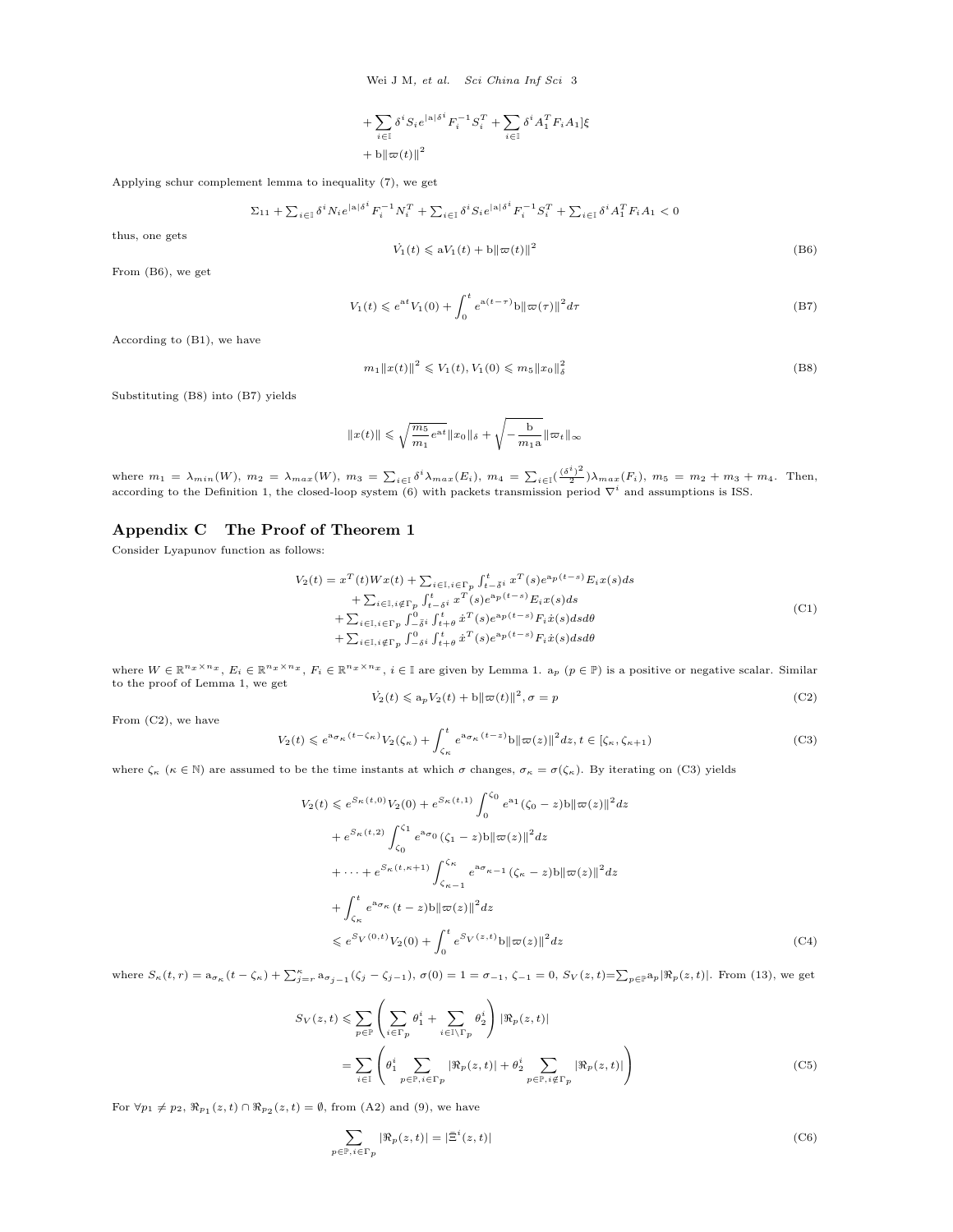$$
\sum_{p \in \mathbb{P}, i \notin \Gamma} |\Re_p(z, t)| = |\bar{\Theta}^i(z, t)| = t - z - |\bar{\Xi}^i(z, t)| \tag{C7}
$$

According to (C5), (C6) and (C7), we have

$$
S_V(z,t) \leq \sum_{i \in I} ((\theta_1^i - \theta_2^i) | \bar{\Xi}^i(z,t) | + \theta_2^i(t-z))
$$
 (C8)

From  $(3)$ ,  $(4)$  and  $(10)$ , we have

$$
|\Xi^{i}(z,t)| \leqslant q_{i} + \frac{t-z}{L^{i}} + \left(\gamma_{i} + \frac{t-z}{\tau_{D}^{i}} + 1\right) \nabla_{i}^{*}
$$

$$
= \bar{\gamma}_{i} + \bar{\varsigma}_{i}(t-z)
$$
(C9)

where  $\bar{\gamma}_i = q_i + (\gamma_i + 1)\nabla_i^*$ . (12), (C8) and (C9) imply

$$
S_V(z,t) \leq \bar{\gamma} + \bar{\varsigma}(t-z) \tag{C10}
$$

where  $\bar{\gamma} = \sum_{i \in I} (\theta_1^i - \theta_2^i) \bar{\gamma}_i$ ,  $\bar{\zeta} = \sum_{i \in I} (\bar{\zeta}_i \theta_1^i + (1 - \bar{\zeta}_i) \theta_2^i)$ . (14) implies  $\bar{\zeta} < 0$ . From (C4) and (C10), we have

$$
V_2(t) \leq e^{\tilde{\gamma} + \tilde{\varsigma}t} V_2(0) + \int_0^t e^{\tilde{\gamma} + \tilde{\varsigma}(t - z)} b \|\varpi(z)\|^2 dz
$$
  

$$
\leq e^{\tilde{\varsigma}t} e^{\tilde{\gamma}} V_2(0) + (-\frac{1}{\tilde{\varsigma}}) e^{\tilde{\gamma}} b \|\varpi_t\|_{\infty}^2
$$
 (C11)

According to (C1), we have

$$
m_1 \|x(t)\|^2 \leqslant V_2(t), V_2(0) \leqslant m_5 \|x_0\|^2_{\delta}
$$
\n(C12)

(C11) and (C12) imply

$$
||x(t)||\leqslant e^{\frac{\bar{\zeta}}{2}t}\sqrt{\tfrac{m_5e^{\bar{\gamma}}}{m_1}}||x_0||_\delta+\sqrt{-\tfrac{\mathbf{b}e^{\bar{\gamma}}}{\bar{\zeta}m_1}}||\varpi_t||_\infty
$$

Then, according to the Definition 1, the closed-loop system (11) with transmission strategy (2) and assumptions is ISS.

**Remark 1.** In (15), all the matrices and scalars are known except for the variable  $a_p$ . Solving for the value of  $a_p$  is equivalent to solving for a nonlinear matrix inequality. The nonlinear matrix inequality needs to be enlarged to get a linear matrix inequality, then the value of a*<sup>p</sup>* can be obtained. But the value of a*<sup>p</sup>* should not be too large when a*<sup>p</sup>* is positive. The main reasons are as follows. Firstly, in the simulation,  $(12)-(14)$  are unsolvable when the value of  $a_p$  is too large. Secondly, if the positive value of  $a_p$ is too large, stability is hard to achieve for systems.

#### **Appendix D Numerical example**

In this section, consider the system (1) under DoS attacks as follows:

$$
\begin{aligned} \dot{x}(t) &= Ax(t) + Bu(t) + B_{\varpi} \varpi(t) \\ y_i(t) &= C_i x(t) \end{aligned} \tag{D1}
$$

where  $A =$  $\sqrt{ }$  $\overline{1}$ 0 1 0 *−*5 ٦  $\Big\vert$ ,  $B=$ Е  $\mathbf{I}$ 0 1*.*2 ı  $\Big\vert$ ,  $B_{\varpi} =$ Е  $\mathbf{I}$ 0*.*01 0 ٦  $\left[0, C_1 = \left[1 \ 0\right], C_2 = \left[0 \ -1\right], i \in \mathbb{I}, \varpi(t) = 0.1 e^{-0.01t} \sin(5t)$ , The control gains are set as  $K_1 = -1, K_2 = -1.$ 

(1) Given a =  $-0.56$ ,  $\nabla^1 = 0.15$ ,  $\nabla^2 = 0.15$ , the solution of (7) can be obtained: *W* = Е  $\mathbf{I}$ 5*.*8098 2*.*3831 2*.*3831 3*.*9100 ٦  $\Big\vert$ ,  $E_1 =$ Е  $\mathbf{I}$ 0*.*8794 1*.*1151 1*.*1151 4*.*1361 ٦  $\vert$ ,  $N_1 =$ Е ÷  $\mathbf{I}$  $\mathbf{I}$  $\mathbf{I}$  $\mathbf{I}$  $\mathbf{I}$ ÷  $\mathbf{I}$  $\mathbf{I}$  $\mathbf{I}$  $\mathbf{I}$  $\mathbf{I}$  $\mathbf{I}$ ÷  $\mathbf{I}$  $\mathbf{I}$  $\mathbf{I}$  $\mathbf{I}$  $\mathbf{I}$  *−*0*.*8265 0*.*0436  $\mathbf{I}$  *−*0*.*0064 *−*0*.*3249 *−*0*.*0243 *−*0*.*0107 *−*2*.*7485 0*.*0585 0*.*1974 0*.*6668 1*.*4898 0*.*2473 *−*0*.*2123 1*.*0764 *−*1*.*1852 0*.*0583 *−*1*.*1549 *−*0*.*5013 1*.*0246 0*.*0873 *−*0*.*3839 0*.*3815 ı  $\mathbf{I}$  $\overline{1}$  $\mathbf{I}$  $\mathbf{I}$  $\mathbf{I}$  $\mathbf{I}$  $\mathbf{I}$  $\overline{1}$  $\mathbf{I}$  $\mathbf{I}$  $\mathbf{I}$  $\mathbf{I}$  $\mathbf{I}$  $\mathbf{I}$  $\overline{1}$  $\mathbf{I}$  $\mathbf{I}$  $\mathbf{I}$  $\mathbf{I}$  $\mathbf{I}$  $\overline{1}$  $\mathbf{I}$  $\mathbf{I}$  $\mathbf{I}$  $, N_2 =$ Е ÷  $\mathbf{I}$  $\mathbf{I}$  $\mathbf{I}$  $\mathbf{I}$  $\mathbf{I}$ ÷  $\mathbf{I}$  $\mathbf{I}$  $\mathbf{I}$  $\mathbf{I}$  $\mathbf{I}$  $\mathbf{I}$ ÷  $\mathbf{I}$  $\mathbf{I}$  $\mathbf{I}$  $\mathbf{I}$  $\mathbf{I}$ ÷  $\mathbf{I}$  $\mathbf{I}$  $\mathbf{I}$  $\mathbf{I}$  *−*0*.*0220 *−*0*.*0094 *−*1*.*6800 0*.*7222 0*.*7853 1*.*2772 *−*0*.*2991 0*.*4225 0*.*1508 *−*0*.*0761 0*.*9560 0*.*2860 *−*0*.*7383 1*.*2067 *−*0*.*5239 0*.*2661 0*.*2000 *−*0*.*1782 0*.*9177 0*.*1160 *−*0*.*5180 0*.*4076 ı  $\mathbf{I}$  $\overline{1}$  $\mathbf{I}$  $\mathbf{I}$  $\mathbf{I}$  $\mathbf{I}$  $\mathbf{I}$  $\overline{1}$  $\mathbf{I}$  $\mathbf{I}$  $\mathbf{I}$  $\mathbf{I}$  $\mathbf{I}$  $\mathbf{I}$  $\overline{1}$  $\mathbf{I}$  $\mathbf{I}$  $\mathbf{I}$  $\mathbf{I}$  $\mathbf{I}$  $\overline{1}$  $\mathbf{I}$  $\mathbf{I}$  $\mathbf{I}$  $, S_1 =$  $\sqrt{ }$  $\mathbf{I}$  $\overline{1}$  $\overline{1}$  $\overline{1}$  $\overline{1}$  $\overline{1}$  $\mathbf{I}$  $\overline{1}$  $\overline{1}$  $\overline{1}$  $\overline{1}$  $\overline{1}$  $\overline{1}$  $\frac{1}{2}$  $\overline{1}$  $\overline{1}$  $\overline{1}$  $\overline{1}$  $\overline{1}$  $\frac{1}{2}$  $\overline{1}$  $\overline{1}$  $\overline{1}$  $\overline{1}$  $\overline{1}$ *−*0*.*2622 *−*0*.*0331 0*.*5115 *−*0*.*0782 *−*0*.*6162 *−*0*.*0703 *−*0*.*0724 *−*0*.*7655 *−*0*.*4530 0*.*0030 *−*0*.*0473 *−*0*.*1568 1*.*2383 *−*0*.*1656 *−*0*.*6297 *−*0*.*0010 *−*0*.*4010 0*.*0156 *−*0*.*0160 *−*0*.*1488 *−*0*.*0112 *−*0*.*0045  $\mathbf{I}$  $\mathbf{I}$  $\mathbf{I}$  $\mathbf{I}$  $\mathbf{I}$ Ł  $\mathbf{I}$  $\mathbf{I}$  $\mathbf{I}$  $\mathbf{I}$  $\mathbf{I}$  $\mathbf{I}$ Ł  $\mathbf{I}$  $\mathbf{I}$  $\mathbf{I}$  $\mathbf{I}$  $\mathbf{I}$ Ł  $\mathbf{I}$  $\mathbf{I}$  $\mathbf{I}$  $\mathbf{I}$  $, S_2 =$ F  $\mathbf{I}$  $\overline{1}$  $\overline{1}$  $\overline{1}$  $\overline{1}$  $\overline{1}$  $\mathbf{I}$  $\overline{1}$  $\overline{1}$  $\overline{1}$  $\overline{1}$  $\overline{1}$  $\overline{1}$  $\frac{1}{2}$  $\overline{1}$  $\overline{1}$  $\overline{1}$  $\overline{1}$  $\overline{1}$  $\frac{1}{2}$  $\overline{1}$  $\overline{1}$  $\overline{1}$  $\overline{1}$  $\overline{1}$ *−*0*.*6729 *−*0*.*3984 0*.*2821 *−*0*.*2843 *−*0*.*2862 0*.*0726 0*.*0823 *−*0*.*1088 *−*0*.*7081 *−*0*.*2199 *−*0*.*3687 *−*1*.*0190 *−*0*.*2707 0*.*1035 0*.*0872 *−*0*.*0851 1*.*0583 *−*0*.*3897 *−*0*.*8854 *−*0*.*1536 *−*0*.*0106 *−*0*.*0045 Ł  $\mathbf{I}$  $\mathbf{I}$  $\mathbf{I}$  $\mathbf{I}$  $\mathbf{I}$ Ł  $\mathbf{I}$  $\mathbf{I}$  $\mathbf{I}$  $\mathbf{I}$  $\mathbf{I}$ Ł  $\mathbf{I}$  $\mathbf{I}$  $\mathbf{I}$  $\mathbf{I}$  $\mathbf{I}$ Ł  $\mathbf{I}$  $\mathbf{I}$  $\mathbf{I}$  $\mathbf{I}$ ,  $E_2 =$  1*.*2490 1*.*6228 1*.*6228 4*.*4274 ı *,*  $F_1 =$  5*.*5711 0*.*4716  $\mathbf{I}$ 0*.*4716 2*.*0683 T *,*  $F_2 =$ Е 0*.*3419 2*.*2734 4*.*8528 0*.*3419 ı *,*  $b = 4.2204$ 

(2)  $a_p$ ,  $p \in \{1, 2, 3, 4\}$  can be obtained to make (15) hold as shown in the Table D1.  $L^1 = 5$ ,  $L^2 = 4$ ,  $\tau_D^1 = 0.2$ ,  $\tau_D^2 = 0.2$  are given, and  $\bar{\varsigma}_1 = 0.25$ ,  $\bar{\varsigma}_2 = 0.3$  are obtained from the definition of  $\bar{\varsigma}_i$ , then  $\theta_1^1 = 0.6063$ ,  $\theta_2^1 = -0.2118$ ,  $\theta_1^2 = 0.2256$  and  $\theta_2^2 = -0.1071$  are obtained to make (12)-(14) hold.

Next, we get the following figures from the example simulation. In Figure D1, The first two subgraphs show the DoS attacks ranges of channel 1 and channel 2 for (D1) respectively, the third subgraph shows the control signal of system (D1). In Figure D2, both state 1 and state 2 tend to 0 as time increases, which indicates that the ISS of system (D1) is obtained.